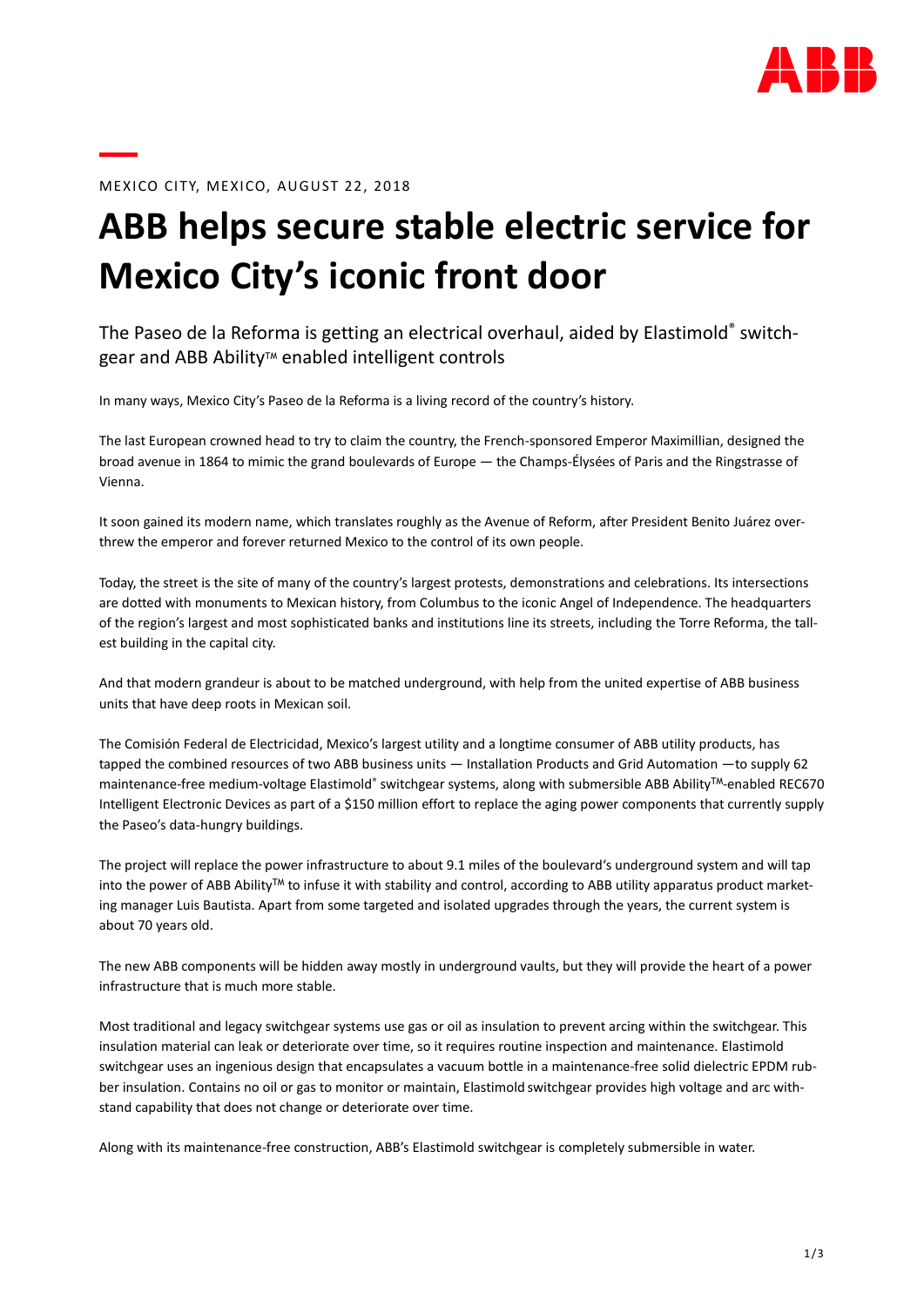The ABB Ability™ enabled REC670s are key components of what is known broadly as the "smart grid." They are designed and programmed to quickly and automatically route power around adverse conditions such as faults on the line or equipment damage; providing crucial reliability and stability to the sophisticated electronic systems that fill the towers along the modern street.

"ABB's Elastimold plant in Hackettstown, New Jersey, is committed to supply the complicated switchgear systems within 120 days," said Angel Martinez, Product Marketing Director for the ABB Electrification division's Installation Products unit in Mexico.

The unit's Cable Accessories and Apparatus research and development team integrated and tested the ABB REC670s so they could be packaged locally from the ABB San Luis Potosi Campus.

"Although the contract completion schedule is on a rocket-like pace, securing the contract was part of a long process," Martinez said, "one buttressed by a long history of ABB sales to the CFE, Mexico's state-owned utility, combined with the ability of separate ABB business units to work together to unite superior switchgear products with the company's most sophisticated controllers.

"The team at the plant and the communication among the product team and sales and marketing was a crucial element," Martinez noted.

The process began with a project demonstration that successfully integrated the REC670 control technology with ABB's state-of-the-art Elastimold solid dielectric switchgear. Originally showcased two years ago during ABB Customer World, a major industry trade show, then tested in various locations, the gear gave sales teams from ABB and local distributor Consorcio AMESA the ability to demonstrate the product combination to CFE's engineering and standards groups — cooperation that pleased the distributor.

"In Consorcio AMESA, we were pleased to work with ABB in this project because we felt supported by their team and the great quality products they have," Consorcio AMESA director Gabriela Garcia said. "This reflects the reason why ABB is such an important company worldwide."

"Ultimately, CFE preferred the reliability of the ABB system," Martinez said. "The maintenance-free aspect of Elastimold solid dielectric switchgear was particularly important, and the capabilities of the control systems were also up to the demands of servicing one of the most critical electrical service areas in all of Mexico. In addition, the company's long experience in providing switchgear and controllers in the Mexican market has given it the manufacturing expertise to supply a large quantity of systems in a very short time.

"The Reforma project will mark around the 300<sup>th</sup> Elastimold solid dielectric switchgear system installation in the country," Martinez continued, "including such critical facilities as Mexico's United Congress; the National Bank of Mexico's headquarters; the control tower at Benito Juárez International Airport; the National Palace; and Los Pinos, the presidential residence. This latest project marks the first large completely integrated system with ABB's REC670 controls paired with the Elastimold solid dielectric switchgear solution."

Altogether, ABB's portion of the Reforma project will include 50 units of multiway medium-voltage Elastimold solid dielectric switchgear systems, 12 units of automatic fast transfer medium-voltage Elastimold solid dielectric switchgear systems with their corresponding control systems.

"The CFE — Reforma project has been one of the most important projects for the Installation Products business unit in recent years,'' said Carlos Hernandez, global product group manager for the unit's utility-oriented Cable, Accessories and Apparatus group. "CFE is one of our most important customers, and Reforma is one of the most important and emblematic streets in Mexico City. So we are proud to be part of the multi-year efforts to enhance the area's beauty and transition its utility systems underground. We are also proud that our employees were able to work together at multiple levels to deliver high-quality products on a tight and demanding schedule."